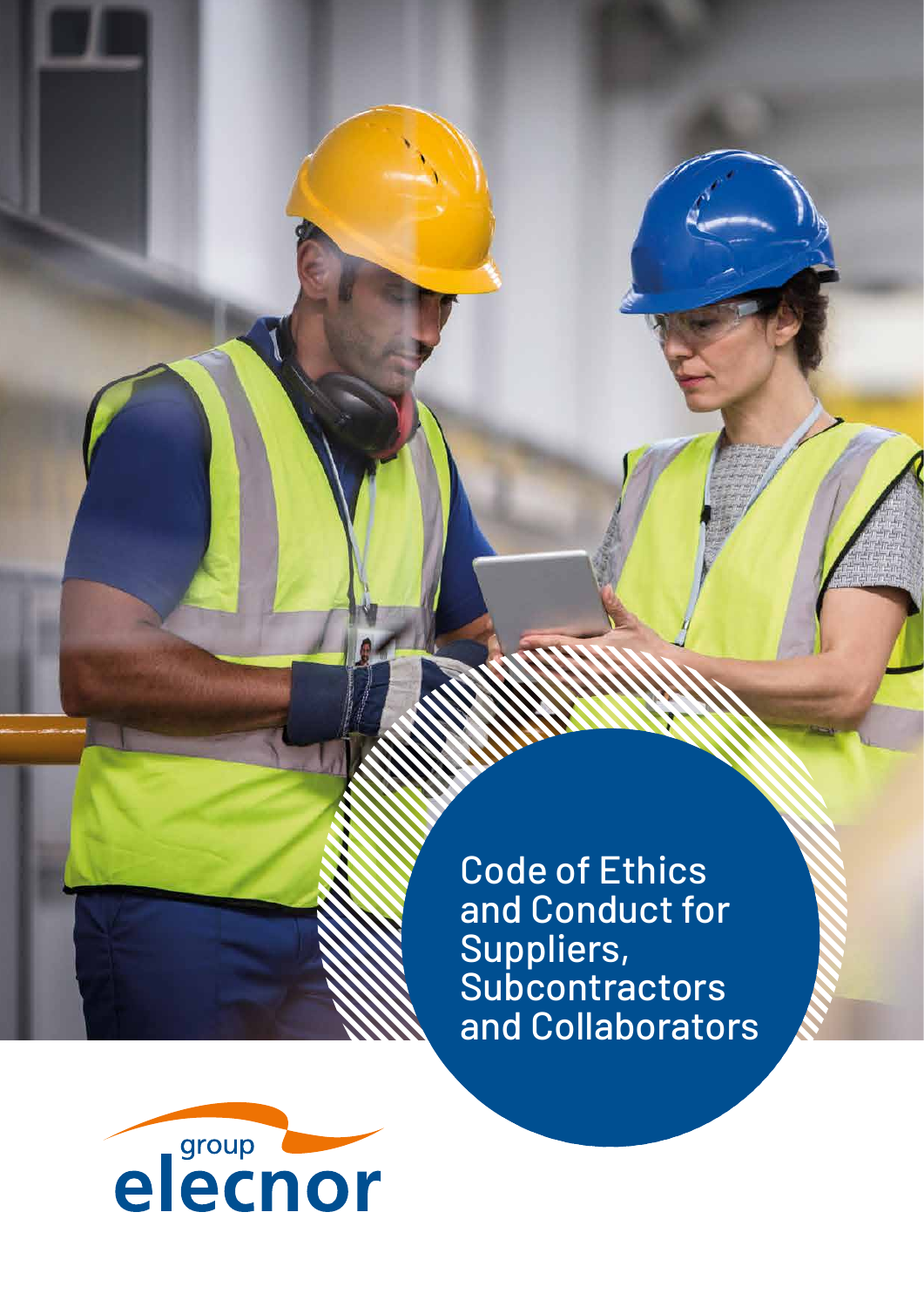

# ELECNOR GROUP CODE OF ETHICS AND CONDUCT FOR SUPPLIERS, SUBCONTRACTORS AND COLLABORATORS

ince its foundation in 1958, the Elecnor Group and all of its employees have been and continue to be committed to pursuing their professional activities in keeping with the highest ethical standards and current legislation in the countries in which it operates; a commitment that is at one with its business culture and philosophy and the solid values that underpin the manner in which it does business and engages with the environment.

Elecnor Group suppliers, subcontractors and all other collaborators are key actors in the company meeting these commitments, constituting as they do an extension of the same and a vital link in its value chain. Accordingly, the Elecnor Group wishes to spread among its suppliers, subcontractors and collaborators its business philosophy

and its commitment to ethical conduct and integrity in business, the defence of human, social and labour rights, employee occupational health and safety and the prevention of accidents at work, environment protection and quality.

This *"Elecnor Group Code of Ethics and Conduct for Suppliers, Subcontractors and Collaborators"*, which is based on the *Elecnor Group Code of Ethics and Conduct* (available on its corporate website (www.elecnor.com) for any person or organisation related to, or with a legitimate interest in, the same), constitutes an essential Elecnor Group tool to encourage its suppliers, subcontractors and collaborators to conduct their professional pursuits in accordance with only the best business practices and the highest ethical standards.



Ethics and integrity



Respect for human, social and labour rights



Environment protection **Environment** protection





Health and safety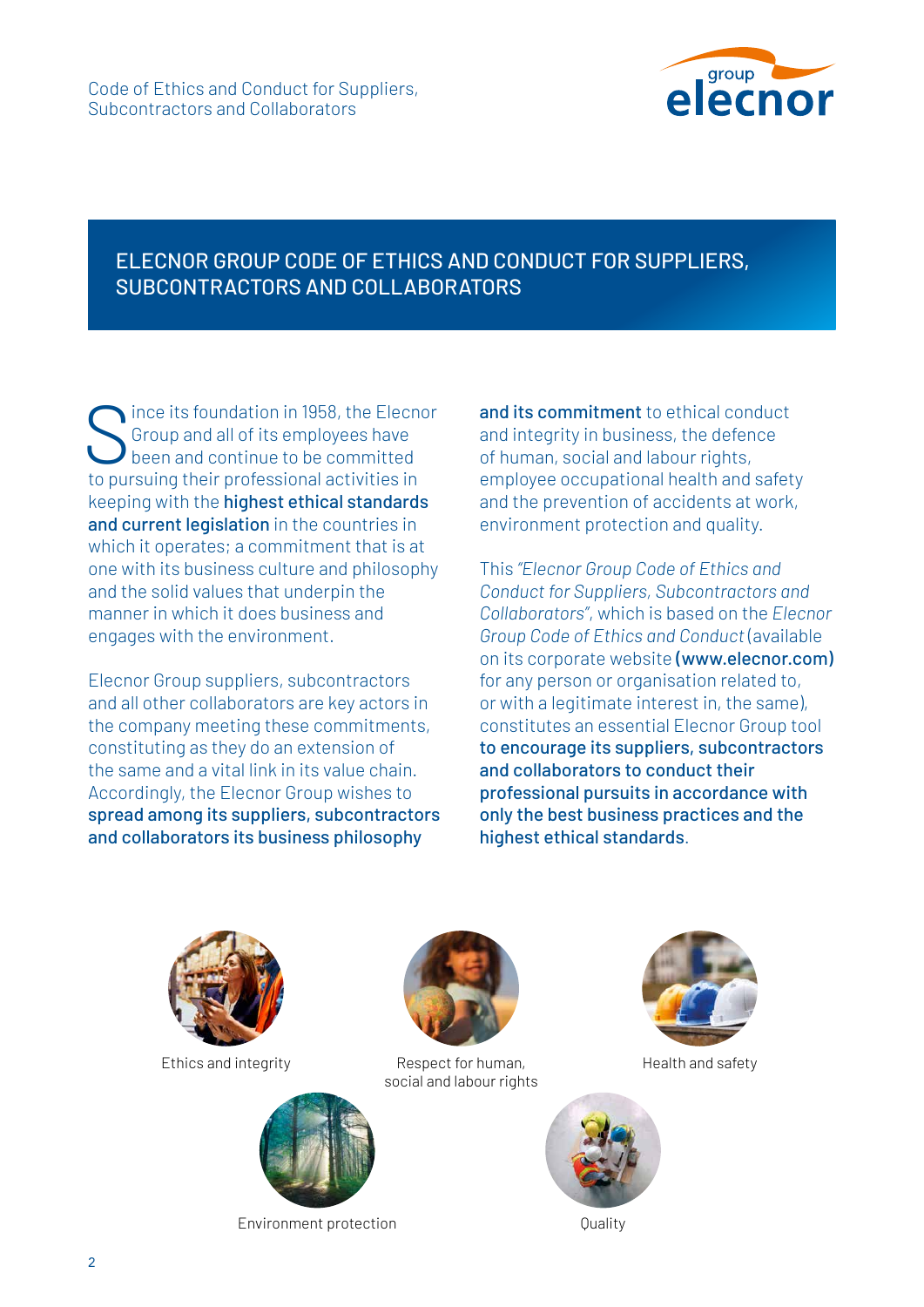

### ETHICS AND INTEGRITY



thics and integrity are considered by the Elecnor Group to be core, inescapable principles, in addition to underpinning sustainable business relationships, thus explaining its commitment to pursuing its business activities pursuant to exemplary ethical conduct. Legislation will be fully complied with in any country or territory where the Elecnor Group does business, without exception.

Accordingly, the Elecnor Group expects its suppliers, subcontractors and collaborators to:

- Fully observe current legislation and regulations in those countries where they pursue their activities.
- Pursue their activities in accordance with the highest ethical standards, avoiding any unethical practices or conduct, even when these entail no liability under the applicable legislation.
- Refrain under any circumstance from practices that may be considered in any way as corrupt or involving bribery and, particularly to (albeit not exhaustively):
- Refrain from offering, promising or conceding, either directly or indirectly, any payment in cash or in kind, or other benefit, to a natural or corporate persons in the service of a public or private authority or entity, political party or candidate for a public office, to obtain or maintain unlawful business deals or other advantages.
- Refrain from offering, promising or conceding, either directly or indirectly, any payment in cash or in kind, or other benefit, to a natural or corporate person, so that the said person may abuse their influence, whether real or apparent, to obtain any business deal or other advantage from a public or private authority or entity.
- Refrain from offering, promising or conceding, either directly or indirectly, any payment in cash or in kind, or other benefit, to a natural or corporate person, when it is known or it may be suspected that all or part of the money or of the payment in kind will be offered or delivered, either directly or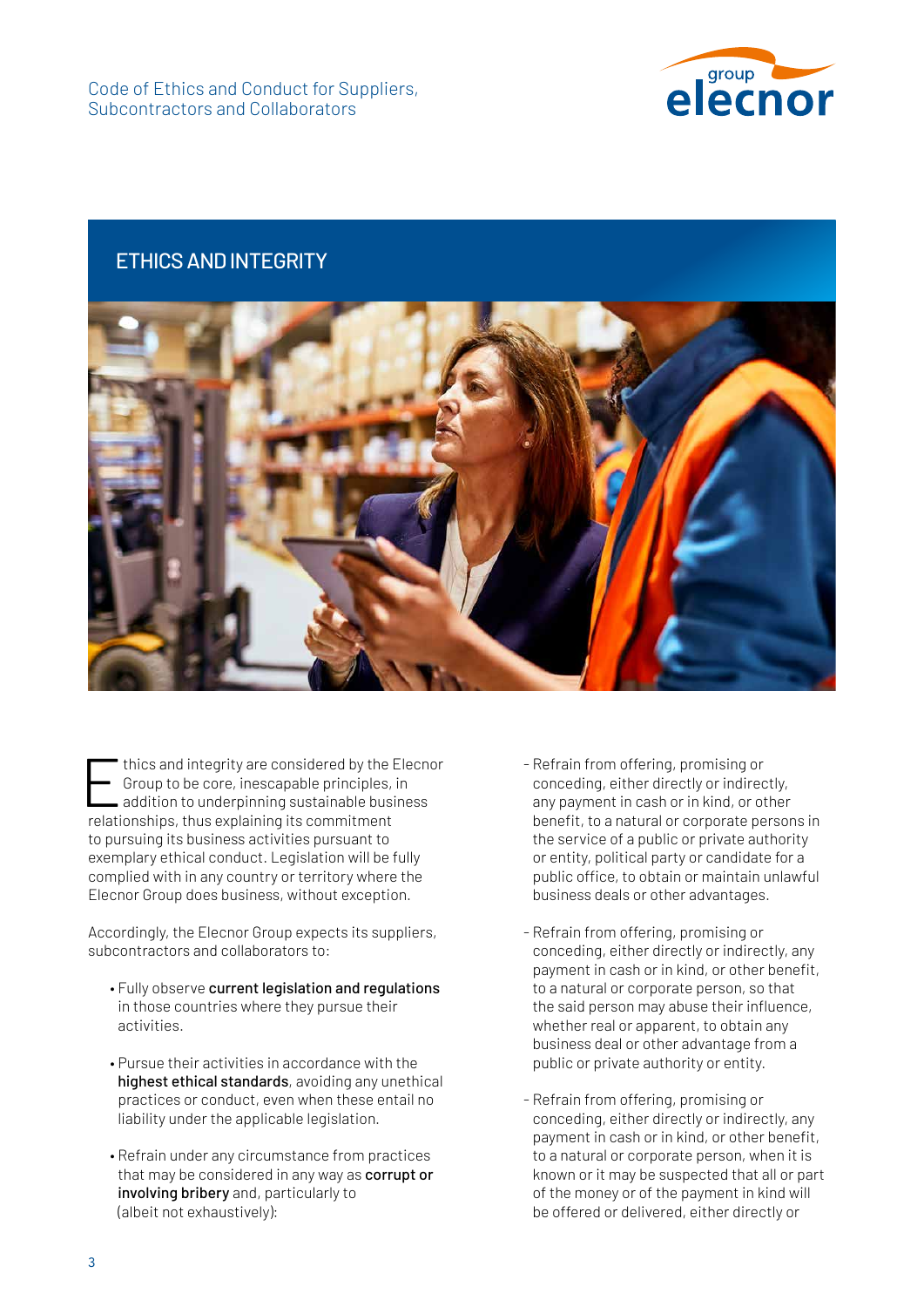#### Code of Ethics and Conduct for Suppliers, Subcontractors and Collaborators



indirectly, to a public or private authority or entity, political party or candidate for a public office, for the purposes indicated in the two previous paragraphs.

- Refrain from offering, promising or conceding payments to facilitate or speed up processes, consisting in the handing-over of money or other object of value or any other benefit in exchange for ensuring or speeding up some formality or action by a judicial, public administration or official body.
- Observe the principle of free and fair competition and avoid conduct that restricts it and, particularly to:
	- Refrain from negotiating or entering into agreements or engaging in concerted or consciously parallel practices between competitors that may restrict competition (e.g. fixing prices or other trading conditions, sharing markets or customers, limiting or controlling production, etc.).
- Refrain from manipulating public or private tenders, whether through Temporary Business Associations (UTEs), consortia or joint ventures or unjustified subcontracting, making offers of cover, accompaniment, courtesy, etc., or any other means.
- Refrain from carrying out actions that could involve abuse of a dominant position.
- Refrain from engaging in acts of unfair competition.
- Guarantee the confidentiality of all the information, whether technical or economic, that has been obtained by them in the course of the business relationship with the Elecnor Group.

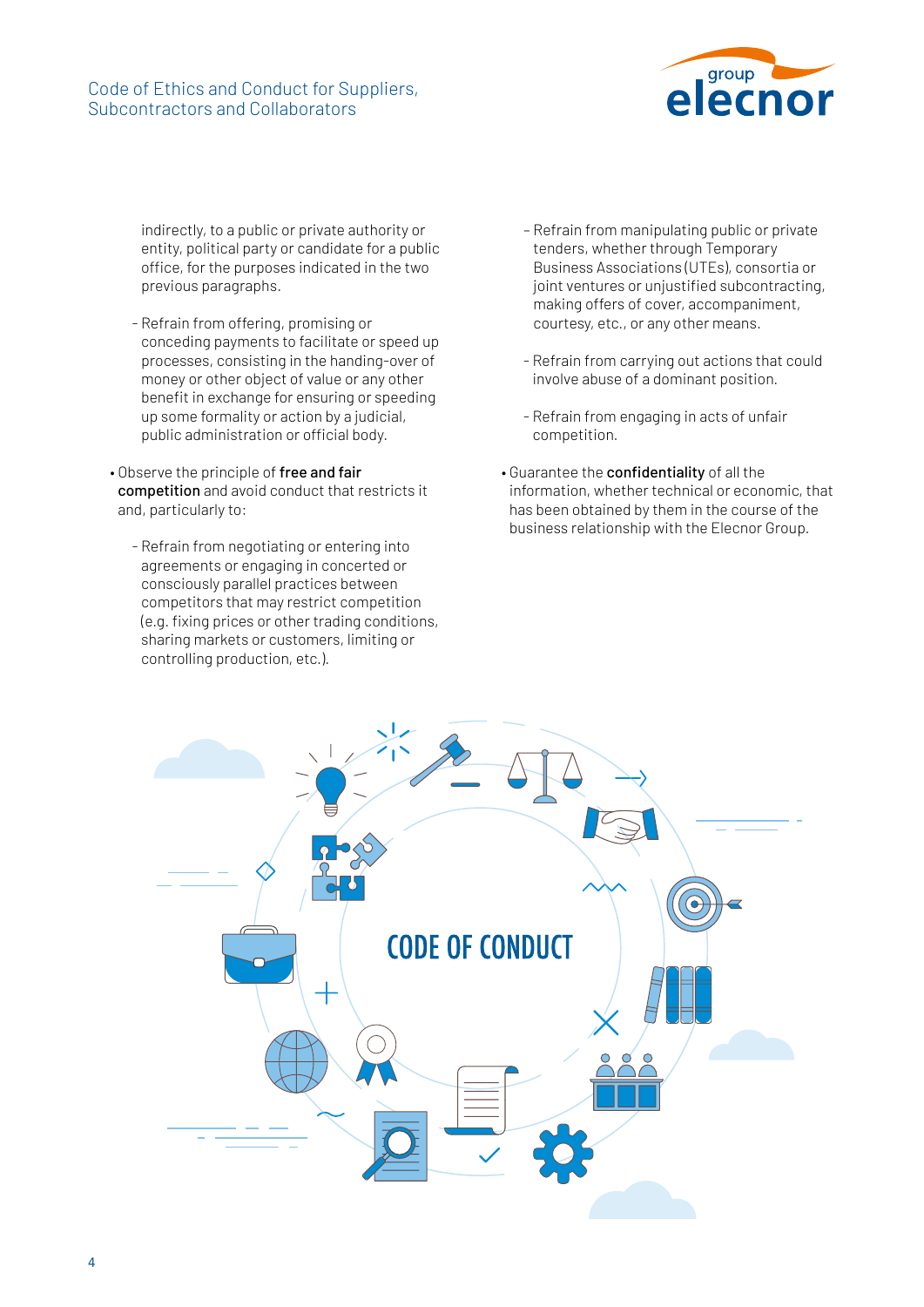

#### DEFENCE OF HUMAN, SOCIAL AND LABOUR RIGHTS



he Elecnor Group fully subscribes to the United Nations Universal Declaration of Human Rights, laying particular emphasis on equality of opportunities regardless of people's characteristics, the avoidance of child labour and forced labour and respect for the rights of ethnic and indigenous minorities. Moreover, the Elecnor Group fully observes the labour rights in force in the countries where it operates and defends and promotes freedom of association and collective bargaining.

Accordingly, the Elecnor Group expects its suppliers, subcontractors and collaborators to:

- Support and respect the protection of internationally acknowledged basic human rights.
- Ensure non-discrimination on the grounds of race, nationality, social status or origin, age, gender, ideology, religion, disability or any other circumstance open to discriminatory acts, encouraging equal opportunities and respect for diversity.
- Promote and guarantee a work environment in which the **dignity and safety of persons** is respected, avoiding any threat or expression

contrary to the said dignity and safety and, especially, the different forms that harassment may take (job-related, sexual, physical, moral and psychological).

- Reject forced labour in all its forms, any abuse of authority and the use of child labour.
- Respect the rights of local communities, particularly as regards the most vulnerable groups, such as ethnic minorities and indigenous peoples, fostering initiatives and continuous engagement.
- Maintain labour practices and conditions in relation to its employees that observe all national and international reference standards.
- Acknowledge freedom of association and assembly and the right of their employees to collective bargaining.
- Ensure the right to privacy of all those persons with whom they interact and the **confidentiality** of all the personal data they hold.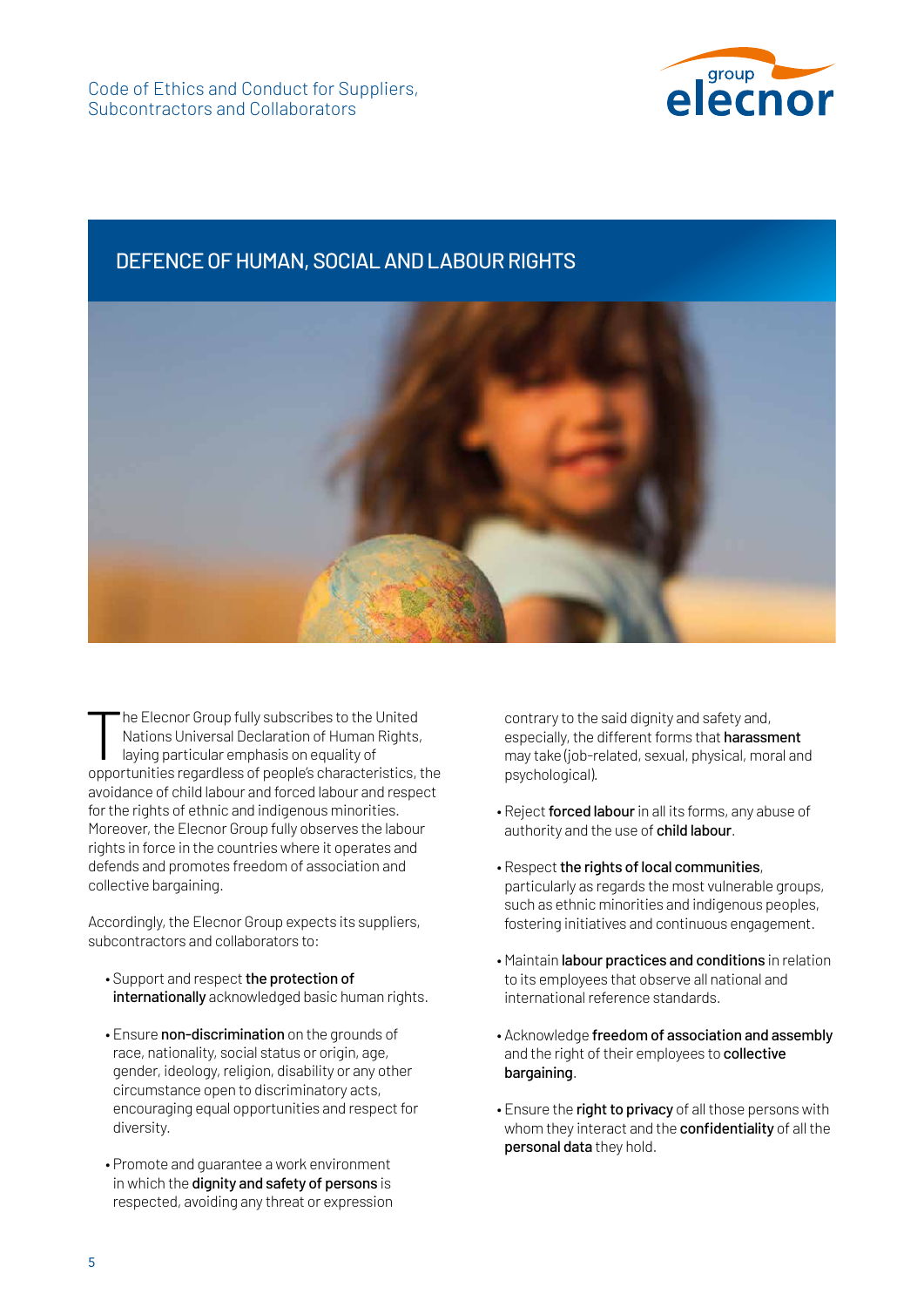

# HEALTH AND SAFETY



Employee health and safety is paramount for the<br>Elecnor Group. The Elecnor Group fosters the<br>adoption of occupational health and safety police<br>and interaction to the manufacture manufacture Elecnor Group. The Elecnor Group fosters the adoption of occupational health and safety policies and implements the preventive measures necessary to guarantee the health and safety of its employees and sub-contractors, not confining itself merely to compliance with the legislation in place, especially in countries or jurisdictions that are less developed in this sphere, and providing a working environment that is respectful of employees' health and dignity. The Elecnor Group occupational health and safety strategy primarily seeks to reach the "Zero Accident" target.

Accordingly, the Elecnor Group expects its suppliers, subcontractors and collaborators to:

- Incorporate occupational health and safety into their activities and tasks.
- Provide their employees with material resources to ensure their safety.
- Train their employees and ensure that they are made aware of these occupational health and safety measures and that they implement them.
- Have preventive measures in place and implemented to avoid occupational health and safety risks and responses to tackle emergency situations for potential accidents during the working day.
- Report immediately any accident, injury, illness or unsafe condition that may arise or be detected within the framework of their business relationship with the Elecnor Group.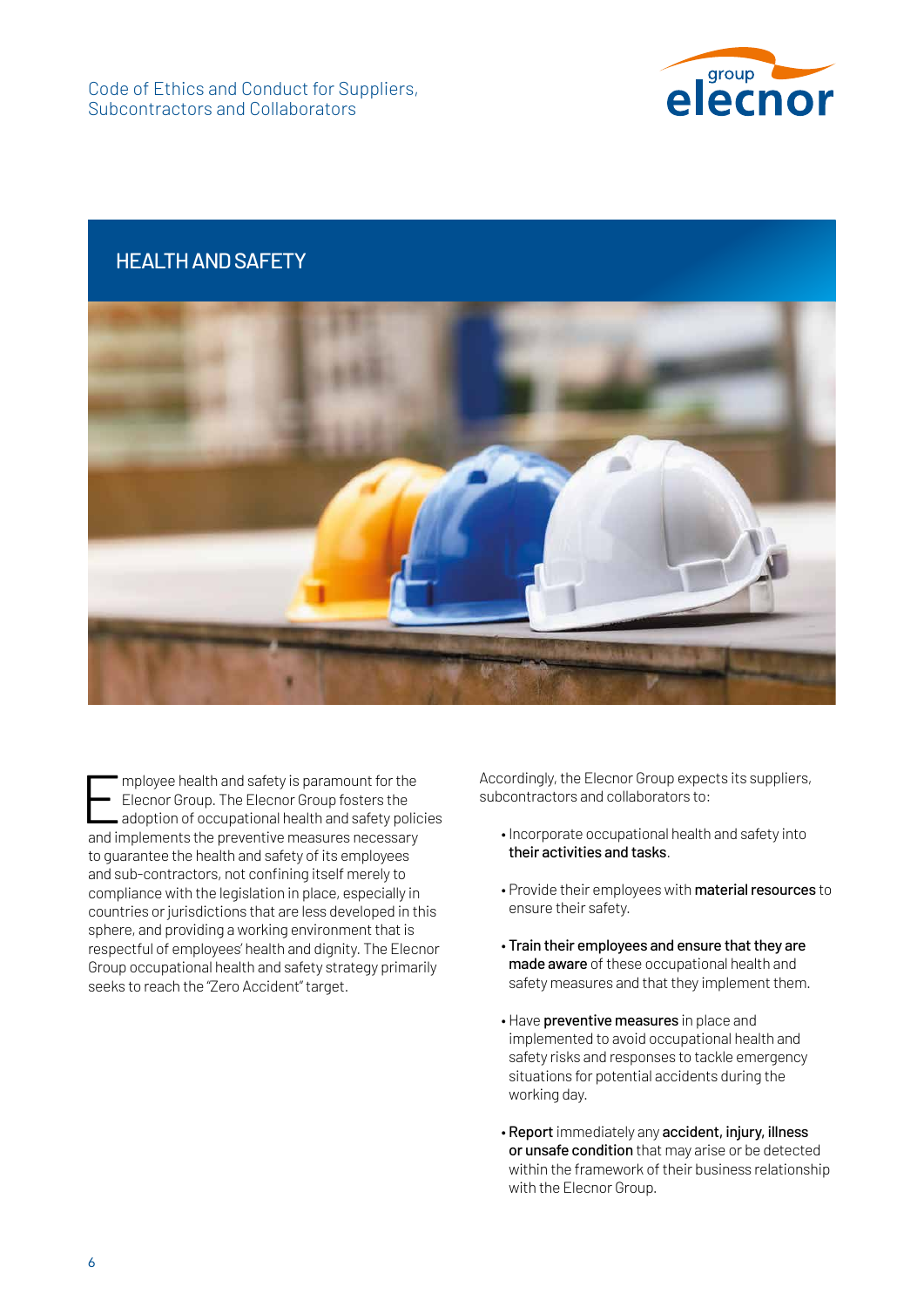

#### ENVIRONMENT PROTECTION



The Elecnor Group is fully committed to using<br>the appropriate means and making the best<br>efforts to prevent its actions from damaging the appropriate means and making the best efforts to prevent its actions from damaging the environment and to complying with applicable environmental legislation in the various jurisdictions in which it operates. Most especially, the Elecnor Group wishes to contribute actively and decisively to the construction of a sustainable, low-carbon future by generating power from renewable energy sources, implementing energy efficiency measures, reducing greenhouse gas emissions (carbon footprint) and through proper environmental management.

Accordingly, the Elecnor Group expects its suppliers, subcontractors and collaborators to:

• Pursue their corporate activities in keeping with the principle of maximum responsibility and respect for the environment and full compliance with the laws and other general provisions protecting the environment in the those countries where they operate.

- Take a preventive approach and foster initiatives that promote greater environmental responsibility, seeking greater efficiency in their activities, facilities, equipment and work resources.
- Use effective systems to identify, control and process the main environmental impacts generated by their activities in terms of the consumption of natural resources, emission, waste, hazardous substances and dumping management.
- Use, in the event that they damage the environment, all the resources required to restore it to its condition prior to the event that caused the impact.
- Collaborate with the Elecnor Group in the pursuit of its goals to reduce greenhouse gas emissions (carbon footprint) and implement measures to this end.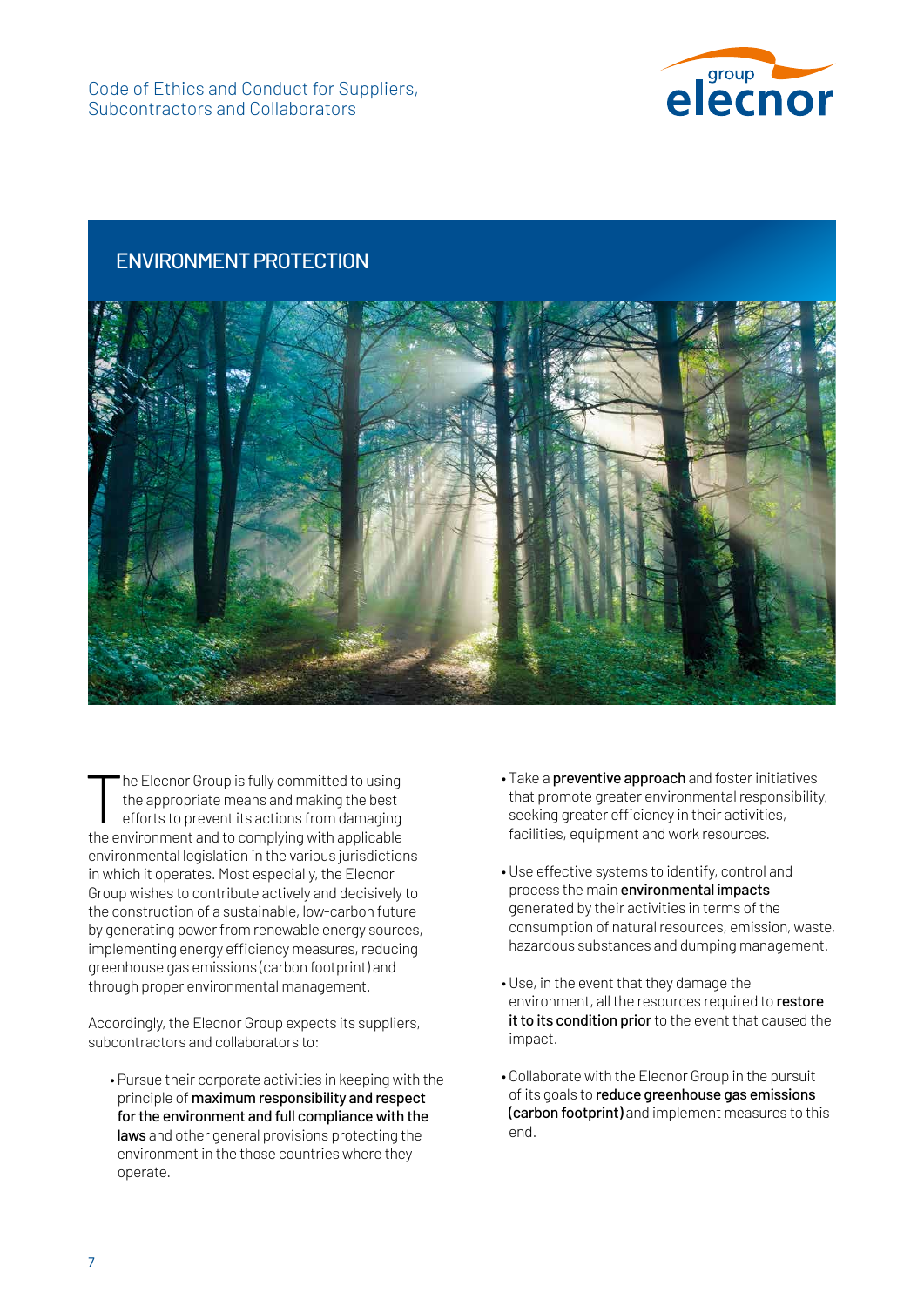Code of Ethics and Conduct for Suppliers, Subcontractors and Collaborators





he Elecnor Group seeks full customer satisfaction by anticipating their needs and exceeding their expectations and expects its suppliers, subcontractors and collaborators to likewise commit to the quality of the products and services provided and respect the set delivery and execution deadlines.

# QUALITY SCOPE OF AND COMPLIANCE WITH THIS CODE OF ETHICS AND CONDUCT



These principles apply to all Elecnor Group<br>suppliers, subcontractors and collaborate suppliers, subcontractors and collaborators.

The Elecnor Group reserves the right to conduct checks on compliance by its suppliers, subcontractors or collaborators with this Code of Ethics and Conduct either by requesting certain accrediting documentation or by conducting audits, both directly using its own resources or via independent third parties contracted for this purpose.

The Elecnor Group reserves the right to rescind the contractual relationship with those suppliers, subcontractors and/or collaborators that fail to comply with the ethical principles set forth herein.

Suppliers, contractors, and collaborators can report any irregular practice related to non-compliance with or a violation of the conduct expected under this document using the Elecnor Group ethics channel (codigoetico@elecnor.es), through which it is also possible to submit any doubts regarding the interpretation of these principles.